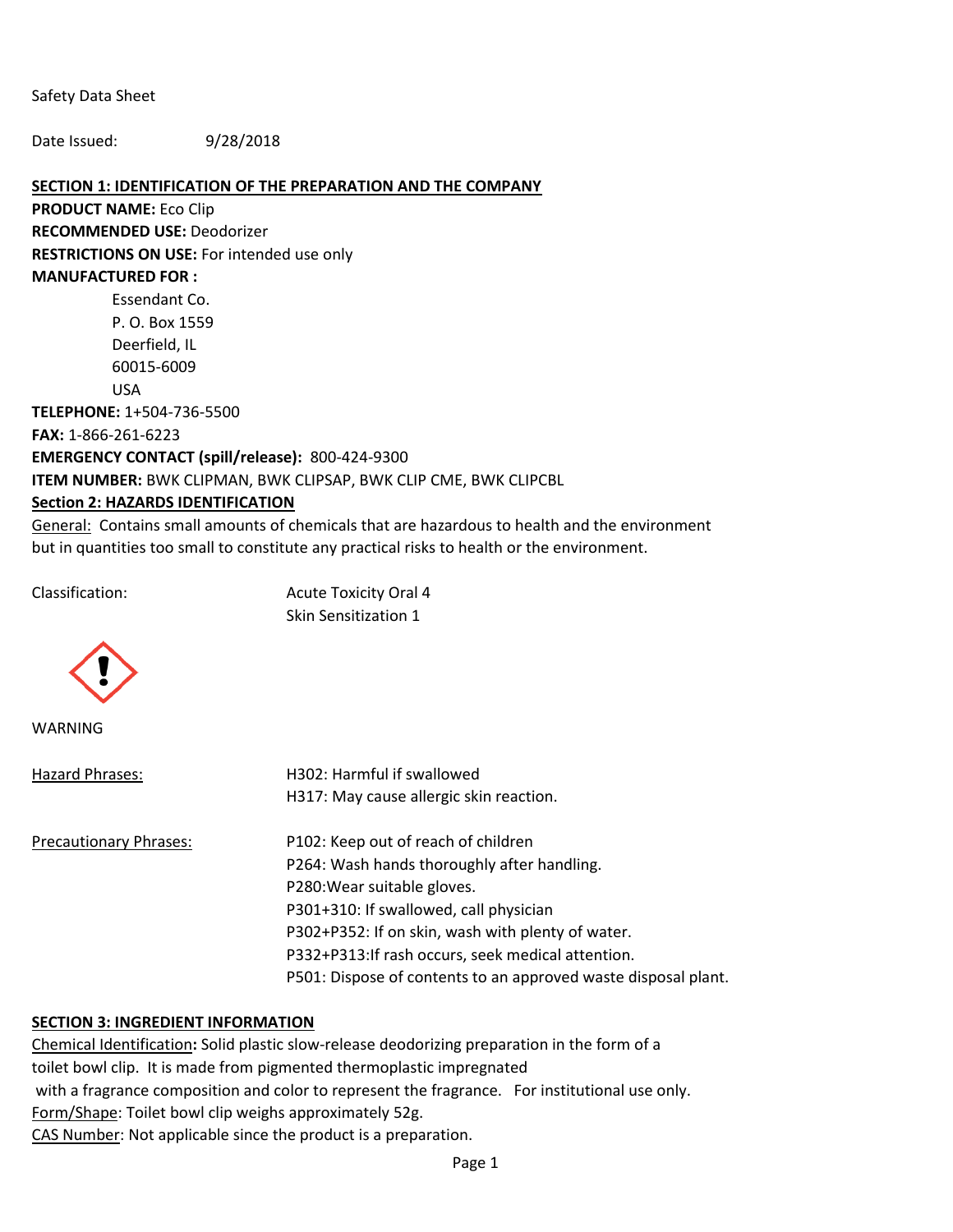EINECS/ELINCS #: Not applicable since the product is a preparation.

The product is a complex mixture of substances of which the following have been classified as presenting a health or environmental hazard or as having an occupational exposure limit within the meaning of the Directive 67/548/EEC or 1999/45/EC

| Level (%) | CAS Nr     | EC Nr | Substance                                  |
|-----------|------------|-------|--------------------------------------------|
| 60-80%    | 24937-78-8 |       | FTHYLENE-VINYL ACFTATE<br><b>COPOLYMER</b> |
| 20-40%    | N/A        | N/a   | <b>FRAGRANCE</b>                           |

# **SECTION 4: FIRST AID MEASURES**

General: No specific acute effects or symptoms are known.

Inhalation: No acute effects expected. If person is feeling unwell, remove to fresh air.

Ingestion: Possibility of ingestion limited due to product form and difficulty to chew and ingest. In the event of ingestion, rinse mouth thoroughly with water.

Skin: Wash off with soap and water.

Eyes: Possibility of eye contact limited. In the event, wash thoroughly with water or approved eyewash.

### **SECTION 5: FIRE FIGHTING MEASURES**

Extinguishing Media: Use extinguishing media appropriate for the surrounding fire. Water spray, fog or mist. Dry chemicals, sand etc.

Exposure Hazards **:** Thermal decomposition or burning may release a variety of products ranging from simple hydrocarbons to toxic/irritating gases including carbon monoxide and carbon dioxide. Full protective clothing should be worn before a confined fire space is entered. Self-contained breathing apparatus should be worn.

### **SECTION 6: ACCIDENTAL RELEASE MEASURES**

No special requirements for accidental release required. Apply good housekeeping practices.

## **SECTION 7: HANDLING AND STORAGE**

Usage Precautions: Follow normal good-housekeeping practices. Keep away from direct flames. Storage Precautions: Keep in cool, dry conditions in original containers at no more than 30° C

### **SECTION 8: EXPOSURE CONTROL AND PERSONAL PROTECTION**

Occupational Exposure limit: Not Established Respiratory Protection: None required under normal usage Protection: Although unexpected, avoid prolonged skin contact. Use chemically resistant gloves as needed. Eye Protection: None required

## **SECTION 9: PHYSICAL AND CHEMICAL PROPERTIES**

Appearance**:** Thermoplastic clip infused with fragrance oil. Odor: Various Odor Threshold: Not determined Color: Various pH value: Not determined/applicable Melting Pt: Estimated 60° C Boiling Pt: Not applicable.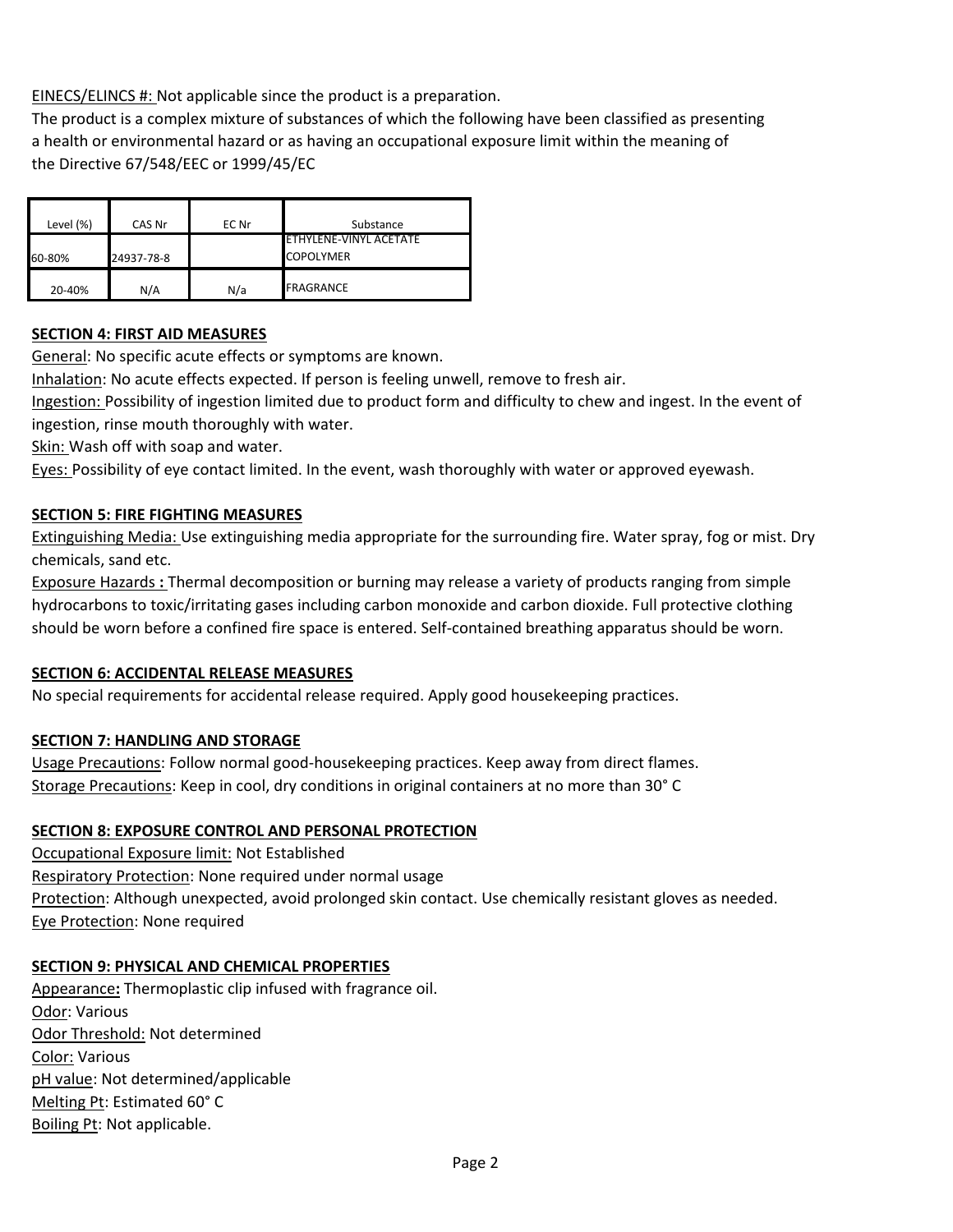Flash pt: Not applicable. Evaporation Rate: Not applicable. Flammability: Not determined/applicable UEL: Not determined LEL: Not determined Vapor Pressure: Not determined/applicable Vapor Density: Not determined/applicable Relative Density: Not determined Solubility in water: Insoluble. Partition Coefficient: Not determined Autiignition Temperature: Not applicable Decomposition Temperature: Not determined/applicable

### **SECTION 10: STABILITY AND REACTIVITY**

Stability**:** Normally stable. Conditions to avoid: Avoid extreme heat and naked flames. Materials to avoid: Strong oxidizing agents. Decomposition Products: None under normal storage conditions.

### **SECTION 11: TOXICOLOGICAL INFORMATION**

Acute Effects: Ingredients include a small quantity of volatile fragrance chemicals which may contain small amounts of substances that are harmful if swallowed and/or irritating to the eyes and skin. Chronic Effects: None are known. Health Risks: INHALATION: Prolonged exposure to volatile ingredients is unlikely to cause irritation or other adverse health effects. INGESTION: No practical risk of adverse health effects. SKIN CONTACT: No practical risk of adverse health effects. EYE CONTACT: No practical risk of adverse health effects. **SECTION 12: ECOLOGICAL INFORMATION**

No specific information has been established regarding the product. However according to the conventional method of Directive 99/45/EC the product is classified as harmful to aquatic organisms, or causing long-term effects in the aquatic environment. Ecotoxicity: N/A Persistence and Degradability: N/A Bioaccumulative Potential: N/A Mobility in Soil: N/A

Other Adverse Effects: N/A

### **SECTION 13: DISPOSAL CONSIDERATIONS**

Dispose of in accordance with Local Authority requirements e.g., for used product, as household waste

## **SECTION 14: TRANSPORT INFORMATION**

Product is not regulated as hazardous DOT Classifications: Non Hazardous UN-Number: N/A UN Proper Shipping Name: N/A